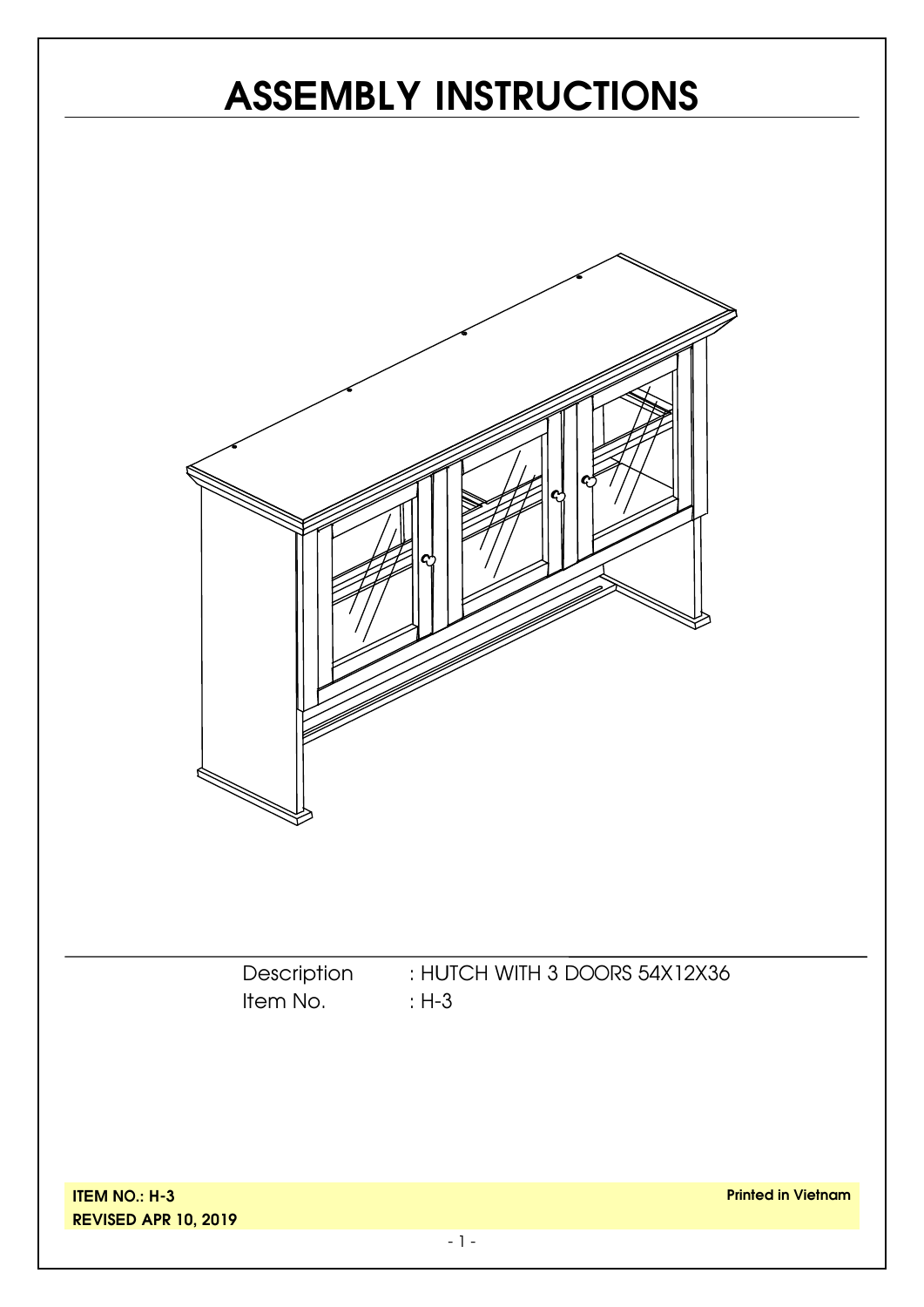### **BEFORE ASSEMBLY**

Thank you for purchasing this quality product. This product has been designed for easy assembly and constructed for durability. All parts were checked prior to packaging to insure quality. Prior to beginning assembly, however, make sure all parts and hardware are included and free of obvious defect. If a part is missing or defective, please contact the store where purchased. If hardware is missing, or you need help with assembly, please call toll free 888-944-8396.

#### **IMPORTANT NOTE:**

- Place all wooden parts on a clean and smooth surface such as a rug or carpet to avoid the parts from being scratched.
- Remove all wrapping material, including staples & packing straps before you start to assemble.
- DO NOT tighten all screws and bolts until completely assembled.
- Keep all hardware parts out of reach of children.

#### **WARNING:**

Long exposure to rubber or soft plastic may cause a chemical reaction and damage the finish of your product. Protect the surface of the product with cloth if you are using any product with rubber feet or base.

#### **ASSEMBLY TOOLS REQUIRED**

NOT INCLUDED



**ITEM NO.: H-3 REVISED APR 10, 2019**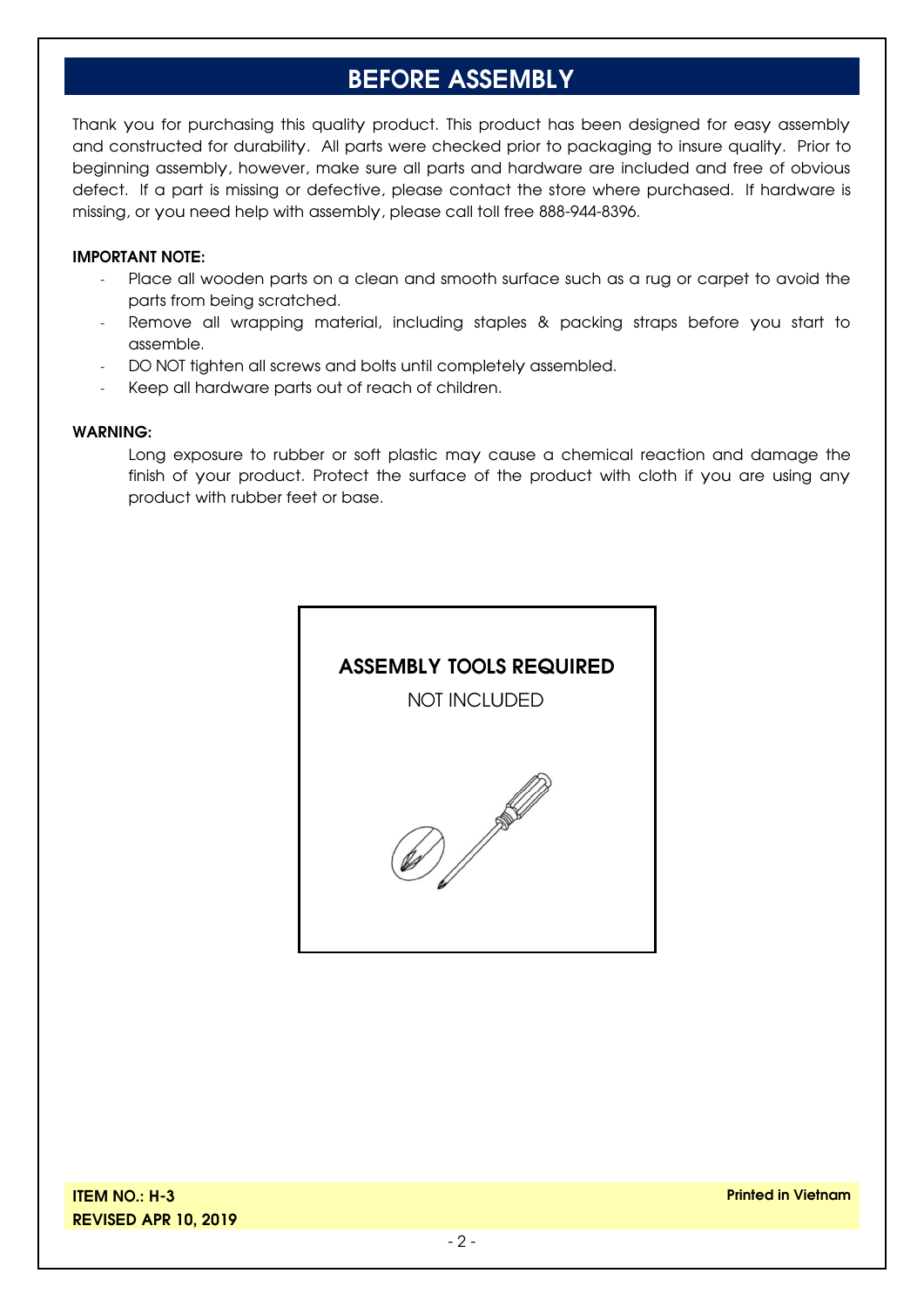## **PART LIST**

When unpacking, please be careful not to discard any parts with the packaging. Before continuing, please make sure you have the following parts:

| <b>NO</b>                                                                        | Description               | Qty            | <b>Sketch</b> | <b>NO</b>                 | Description                  | Qty            | Sketch        |  |
|----------------------------------------------------------------------------------|---------------------------|----------------|---------------|---------------------------|------------------------------|----------------|---------------|--|
| A                                                                                | Crown                     | $\mathbf{I}$   |               | $\pmb{\mathsf{H}}$        | Center back panel<br>(Upper) | L              |               |  |
| B                                                                                | Front frame<br>with doors | $\mathbf{1}$   |               | I                         | Side back panel<br>(Upper)   | $\sqrt{2}$     |               |  |
| $\mathbf c$                                                                      | <b>Base frame</b>         | 1              |               | J                         | <b>Back panel</b><br>(Lower) | 1              |               |  |
| D                                                                                | <b>Back rail</b>          | 1              |               | $\mathsf K$               | Vertical rail                | $\overline{2}$ |               |  |
| $\mathsf E$                                                                      | Side panel<br>$(L-R)$     | $\overline{2}$ |               | L                         | Glass<br>(Shelf)             | $\overline{c}$ |               |  |
| F                                                                                | Adjustable<br>frame       | $\mathbbm{1}$  |               | $\boldsymbol{\mathsf{M}}$ | Glass<br>(Door)              | $\mathbf{3}$   | $\frac{1}{1}$ |  |
| $\mathsf G$                                                                      | Bottom shelf              | $\mathbf{I}$   |               | $\boldsymbol{\mathsf{N}}$ | Light<br>(light-connector)   | $\mathbf{I}$   |               |  |
| <b>Printed in Vietnam</b><br><b>ITEM NO.: H-3</b><br><b>REVISED APR 10, 2019</b> |                           |                |               |                           |                              |                |               |  |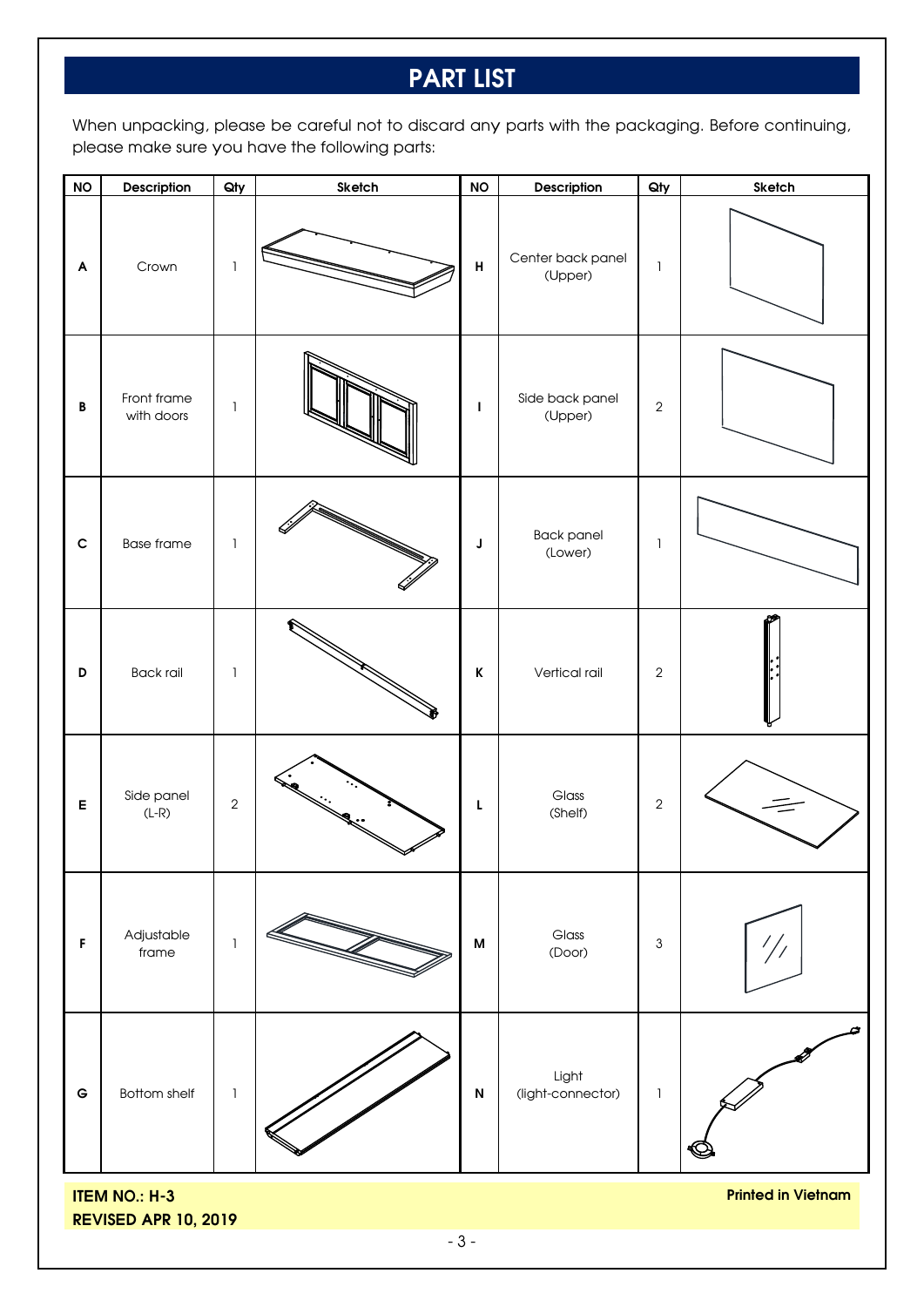## **HARDWARE LIST**

When unpacking, please be careful not to discard any parts with the packaging. Before continuing, please make sure you have all of the following hardware:

| <b>NO</b>        | Description                                            | Qty            | Sketch         | <b>NO</b> | Description                                          | Qty            | Sketch                                                                  |
|------------------|--------------------------------------------------------|----------------|----------------|-----------|------------------------------------------------------|----------------|-------------------------------------------------------------------------|
| 1                | Long Bolt<br>(M6 x 45mm)                               | 4              | mmmmmm<br>0    | 9         | Short pan head<br>screw<br>(M5 x 20mm)               | 6              | $\left(\!\!\left(\begin{array}{c}\right.\\\right.\\\right.\\\right.\\\$ |
| $\mathbf 2$      | Medium Bolt<br>(M6 x 30mm)                             | 4              | mmmmmm         | 10        | L-Bracket                                            | 3              |                                                                         |
| 3                | Lock Washer<br>$(\phi 6.5 \times 11$ mm)               | 4              |                | 11        | <b>Bracket</b>                                       | 6              |                                                                         |
| $\boldsymbol{4}$ | <b>Flat Washer</b><br>$(\phi 6.5 \times 13 \text{mm})$ | 4              |                | 12        | Metal plate<br>$(1.8 \times 40 \times 60 \text{mm})$ | 2              | $\bullet$<br>$\bullet$                                                  |
| 5                | Long screw<br>(M4 x 40mm)                              | $\overline{2}$ |                | 13        | Steel band                                           | $\overline{2}$ | 00000000000                                                             |
| 6                | Medium screw<br>(M4 x 30mm)                            | 18             | mmo            | 14        | Knob                                                 | 3              |                                                                         |
| $\overline{7}$   | Short screw<br>(M3.5 x 15mm)                           | 26             | <del>سسد</del> | 15        | Allen key<br>(M4 x 30mm x 110mm)                     | 1              | $\mathscr{N}$                                                           |
| 8                | Long pan head<br>screw<br>$(M4 \times 30$ mm $)$       | 3              | mmmmm          |           |                                                      |                |                                                                         |

**ITEM NO.: H-3 REVISED APR 10, 2019**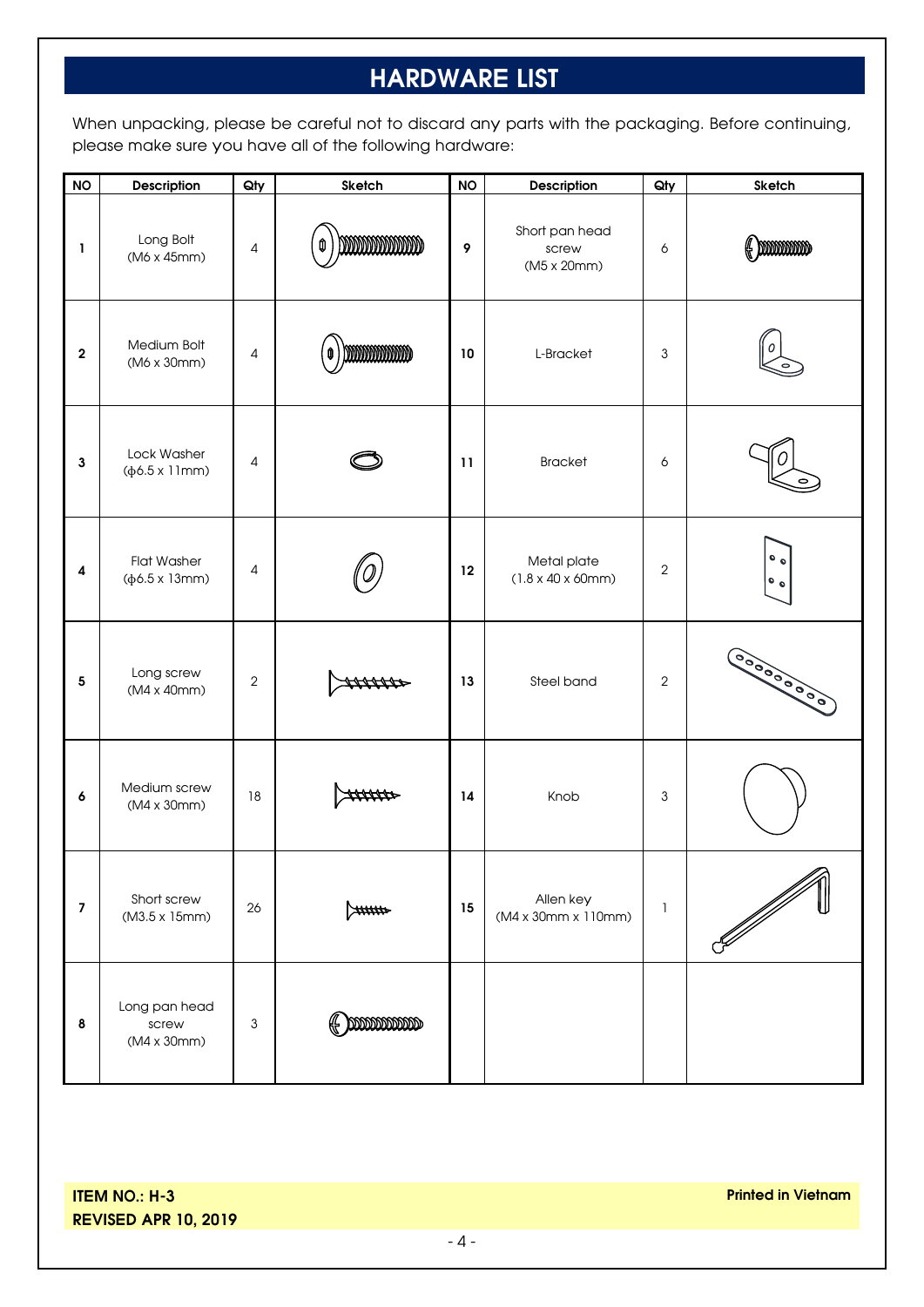Attach light (N) to crown (A) with screws (7) as shown below. Tighten with a screwdriver.



# **STEP 2**

Attach vertical rails (K) to bottom shelf (G) with bolts (1) as shown below. Tighten with Allen key (15). Then slide center back panel (H) into the grooves.

Attach back rail (D) to vertical rails (K) with bolts (1) as shown below. Tighten with Allen key (15). Slide side back panels (I) into the grooves as shown below.



**ITEM NO.: H-3 REVISED APR 10, 2019**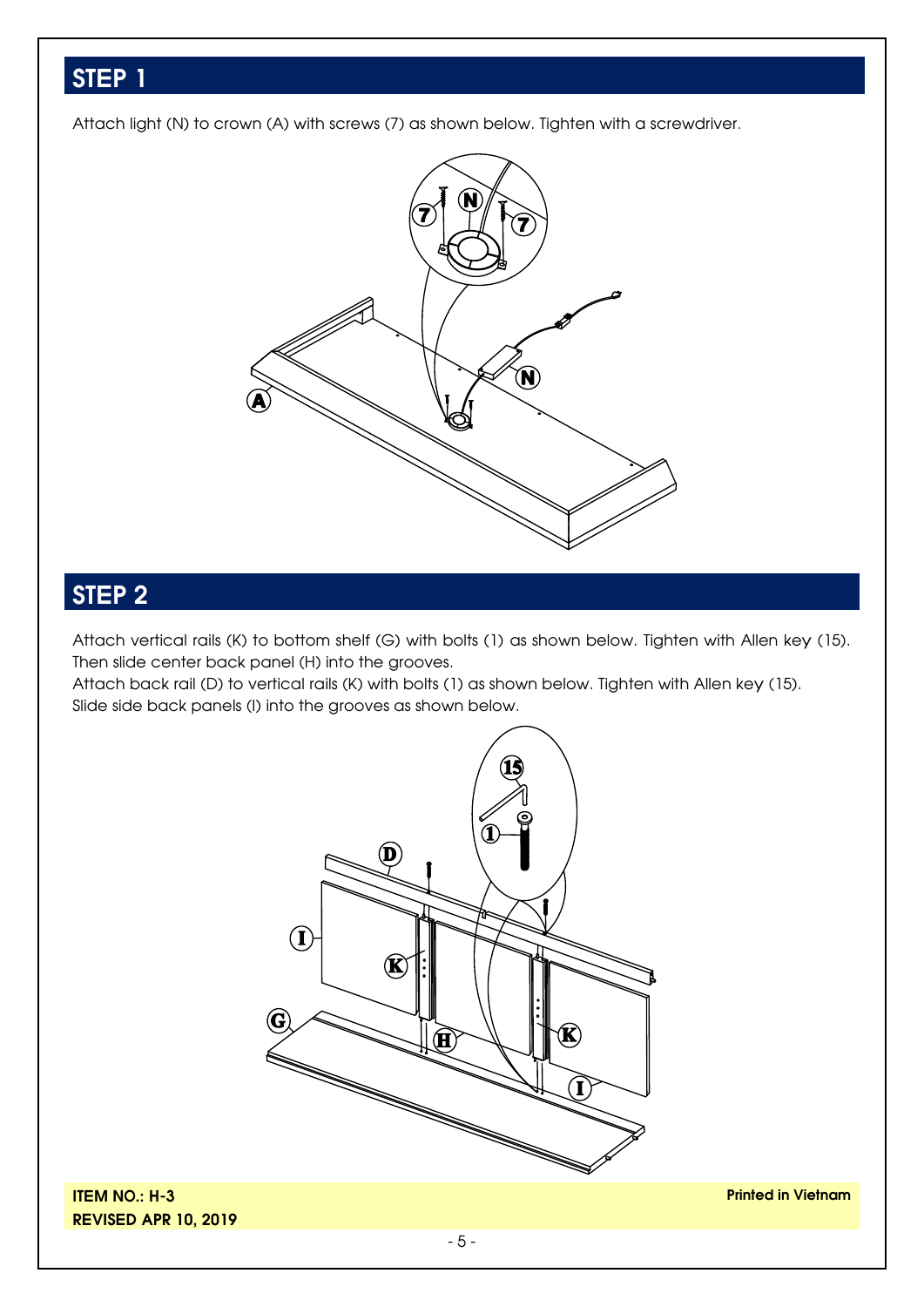Attach side panels (E) to back rail (D) with short pan head screws (9) as shown below. Tighten with a screwdriver.

Attach side panels (E) to bottom shelf (G) with bolts (2), and washers (3) and (4) as shown below. Tighten with Allen key (15).



## **STEP 4**

Attach front frame with doors (B) to the unit with short pan head screws (9) as shown below. Tighten with a screwdriver.



**ITEM NO.: H-3 REVISED APR 10, 2019**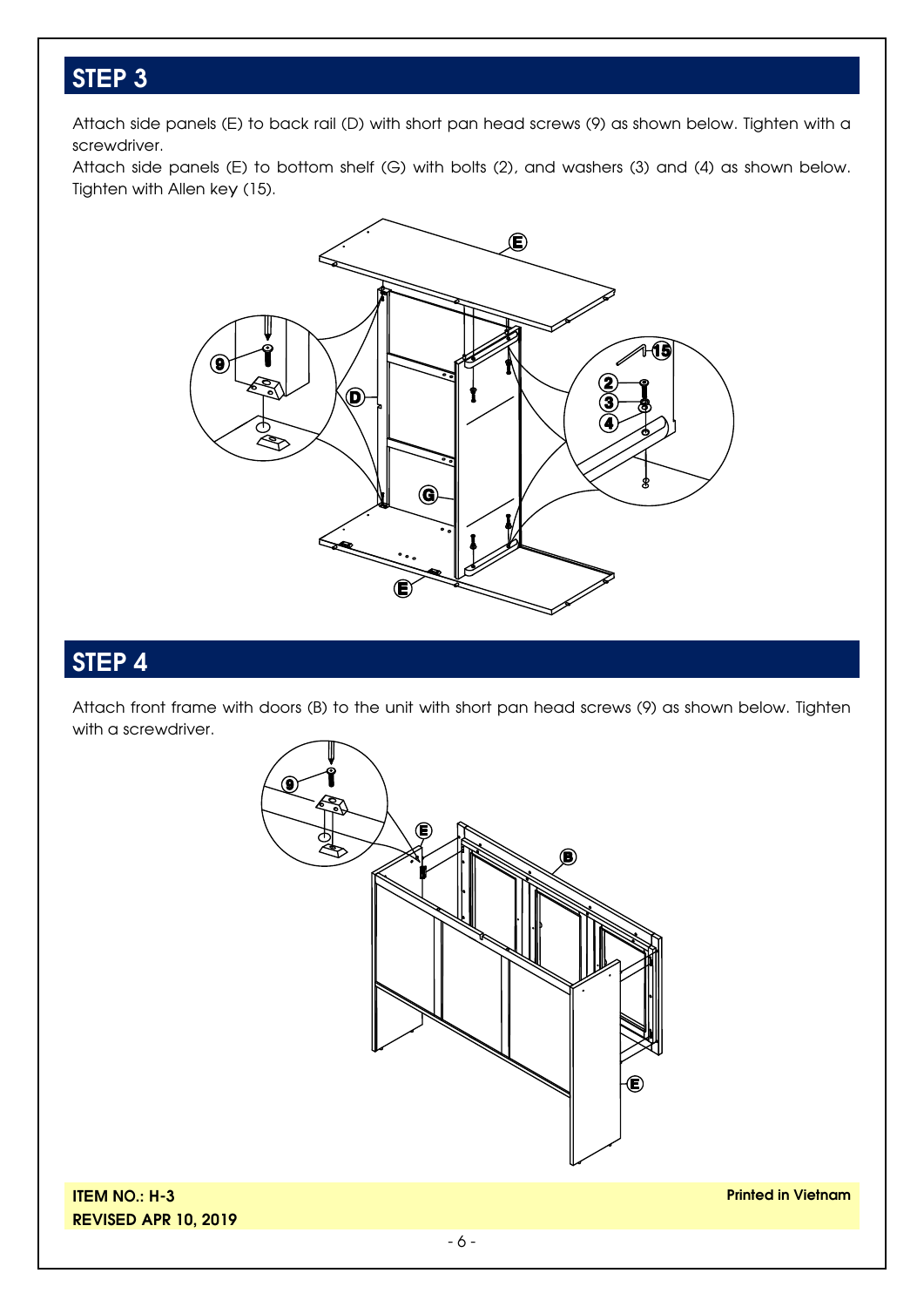Attach bottom shelf (G) to front frame (B) with L-brackets (10) and screws (7) as shown below. Tighten with a screwdriver.



## **STEP 6**

Slide back panel (J) into the grooves as shown below.



**ITEM NO.: H-3 REVISED APR 10, 2019**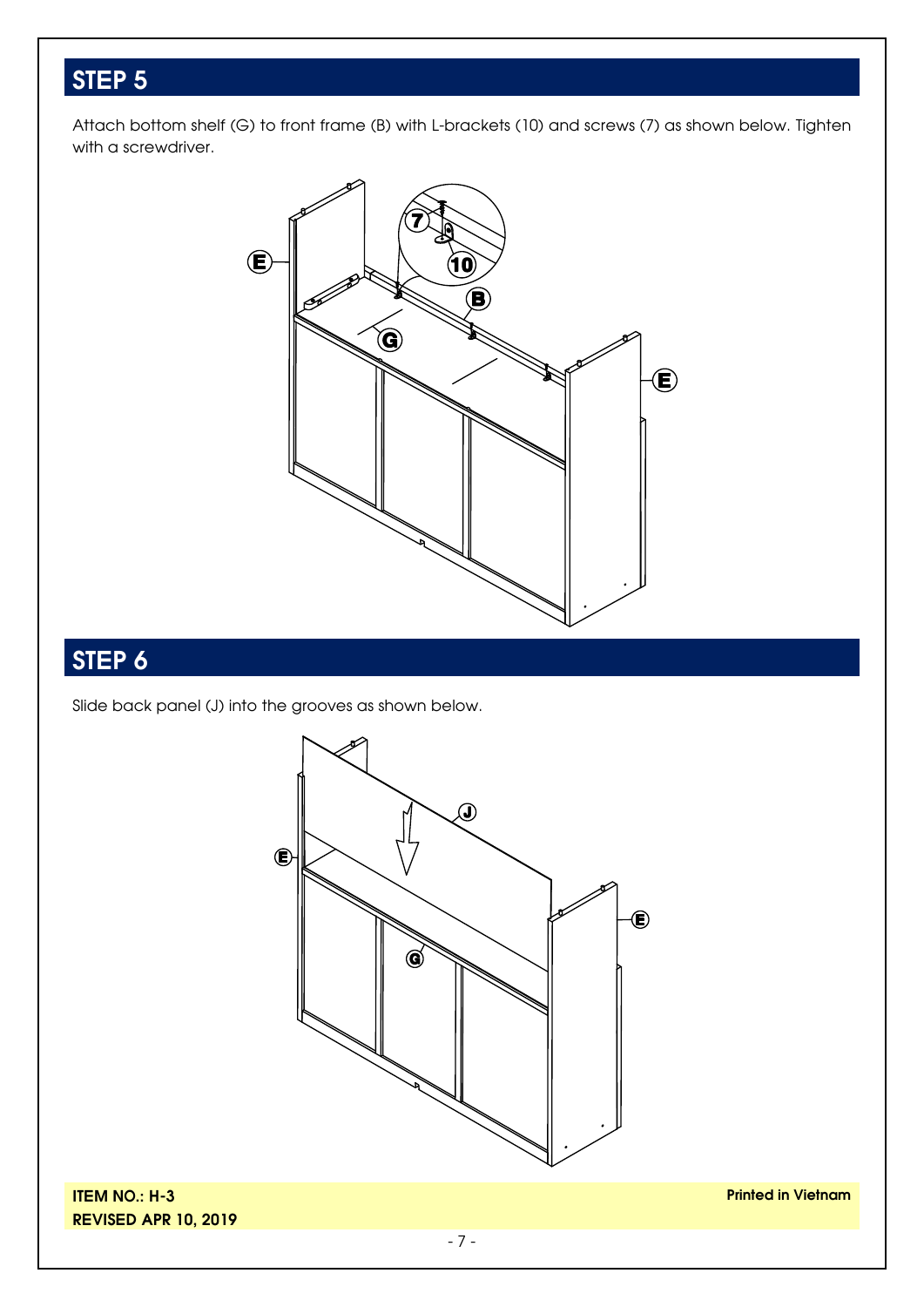Attach base frame (C) to side panels (E) with screws (6) as shown below. Tighten with a screwdriver.



## **STEP 8**

Insert brackets (11) into the unit. Place the frame (F) on the brackets and attach with screws (7) as shown below. Tighten with a screwdriver.

Place glass shelves (L) on the frame (F) as shown below.



**ITEM NO.: H-3 REVISED APR 10, 2019**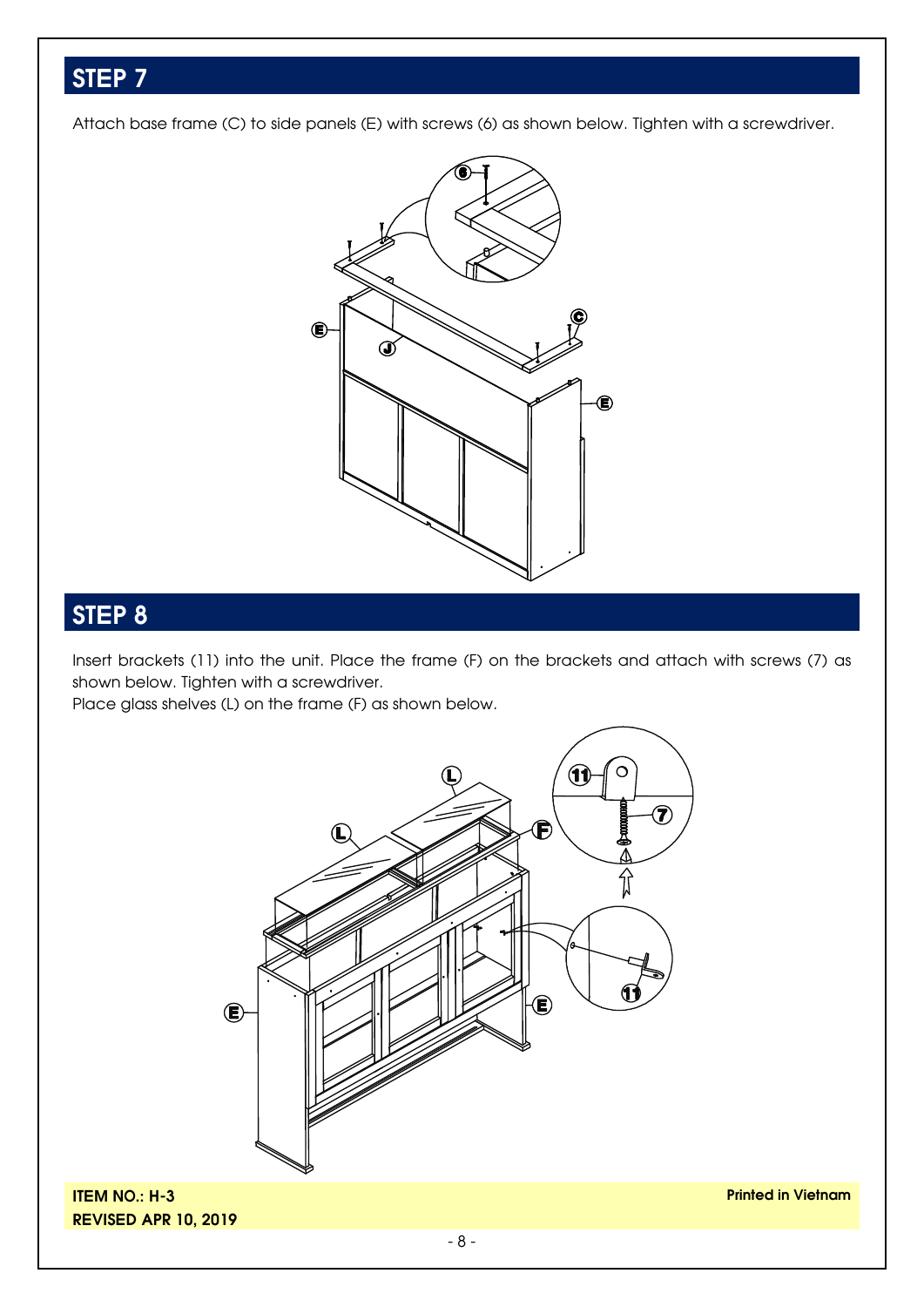Attach crown (A) to the unit with screws (6) as shown below. Tighten with a screwdriver. Attach knobs (14) to front of doors with pan head screws (8) as shown below. Tighten with a screwdriver. Insert glasses (M) into back of doors, and lock it.